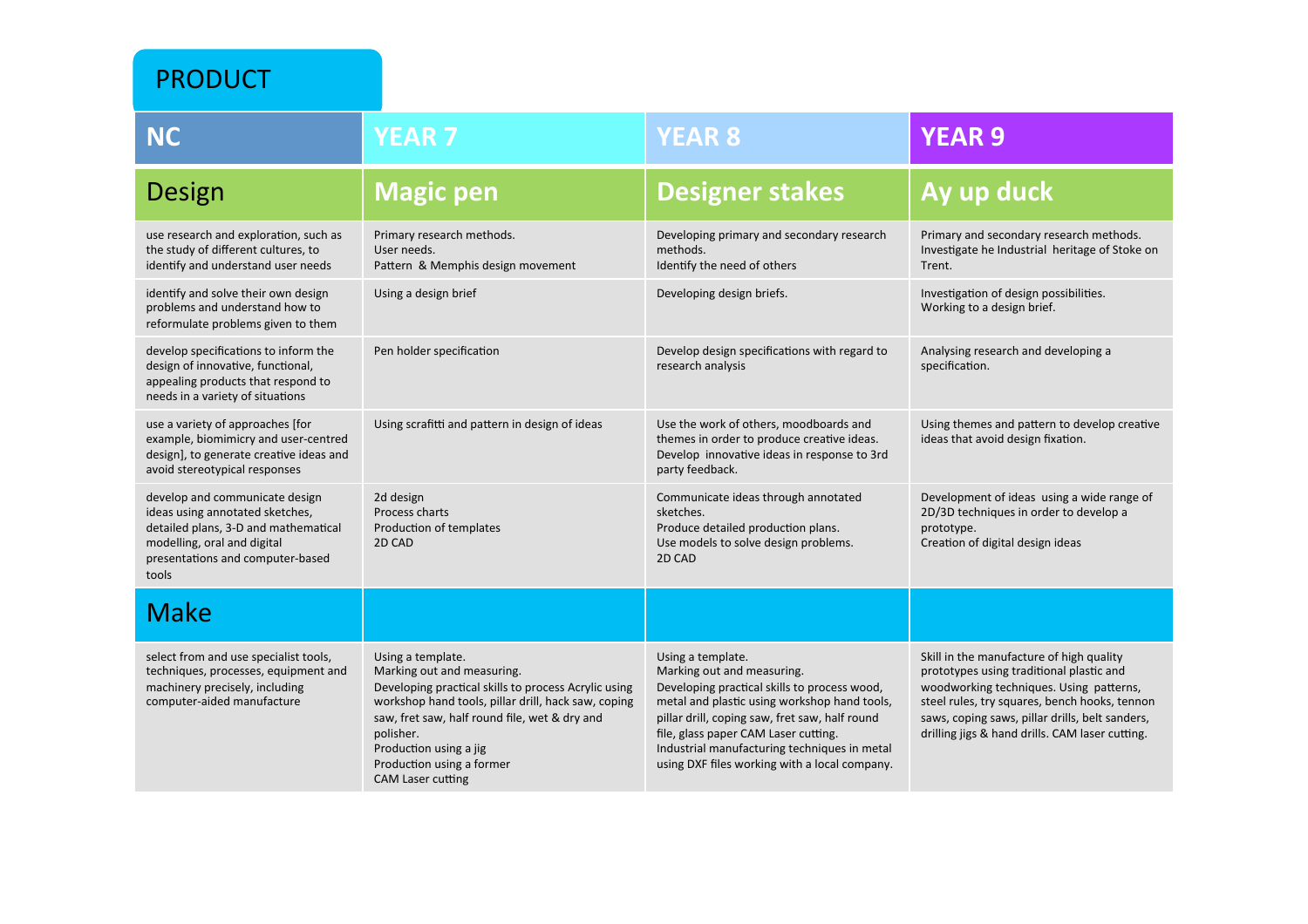| <b>PRODUCT</b>                                                                                                                                                                              |                                                                                                       |                                                                                                                                                               |                                                                                                                                    |
|---------------------------------------------------------------------------------------------------------------------------------------------------------------------------------------------|-------------------------------------------------------------------------------------------------------|---------------------------------------------------------------------------------------------------------------------------------------------------------------|------------------------------------------------------------------------------------------------------------------------------------|
| select from and use a wider, more<br>complex range of materials,<br>components and ingredients, taking<br>into account their properties                                                     | Working with thermoplastics, understanding<br>the properties of thermoplastics.                       | Working with wood, understanding the origins<br>of natural wood and metals and their working<br>properties.                                                   | Development of working with wood,<br>understanding the origins of natural wood,<br>plastic and properties.                         |
| Evaluate                                                                                                                                                                                    |                                                                                                       |                                                                                                                                                               |                                                                                                                                    |
| analyse the work of past and present<br>professionals and others to develop<br>and broaden their understanding                                                                              | Analysis of the Memphis design movement.                                                              | Analysis of the work of others.<br>Creating moodboards to develop<br>understanding.                                                                           |                                                                                                                                    |
| investigate new and emerging<br>technologies                                                                                                                                                |                                                                                                       | Composite materials                                                                                                                                           | CAD - CAM                                                                                                                          |
| test, evaluate and refine their ideas<br>and products against a specification,<br>taking into account the views of<br>intended users and other interested<br>groups                         | Test and evaluate products against a<br>specification.<br>Evaluate products using 3rd party feedback. | Test and evaluate products against a<br>specification.<br>3rd party testing and feedback.                                                                     | Product testing<br>Test and evaluate products against a<br>specification.<br>3rd party testing and feedback.                       |
| understand developments in design<br>and technology, its impact on<br>individuals, society and the<br>environment, and the responsibilities<br>of designers, engineers and<br>technologists | Understanding the 6R's                                                                                | Sustainability and materials from FSC sources                                                                                                                 | Finite & none finite resources & the impact of<br>their use.                                                                       |
| <b>Technical</b>                                                                                                                                                                            |                                                                                                       |                                                                                                                                                               |                                                                                                                                    |
| Knowledge                                                                                                                                                                                   |                                                                                                       |                                                                                                                                                               |                                                                                                                                    |
| understand and use the properties of<br>materials and the performance of<br>structural elements to achieve<br>functioning solutions                                                         | Understand the properties of plastics and how<br>they are used to make products                       | Understand the properties of metal and how it<br>are used to make products.<br>Re visit the properties of plastics.                                           | Understand the properties of wood and how<br>it are used to make products.<br>Understand the properties of composite<br>materials. |
| understand how more advanced<br>mechanical systems used in their<br>products enable changes in movement<br>and force                                                                        |                                                                                                       | The functions of mechanical devices to produce<br>linear, rotary, reciprocating and oscillating<br>movements.<br>Understand the impact of forces and stresses |                                                                                                                                    |